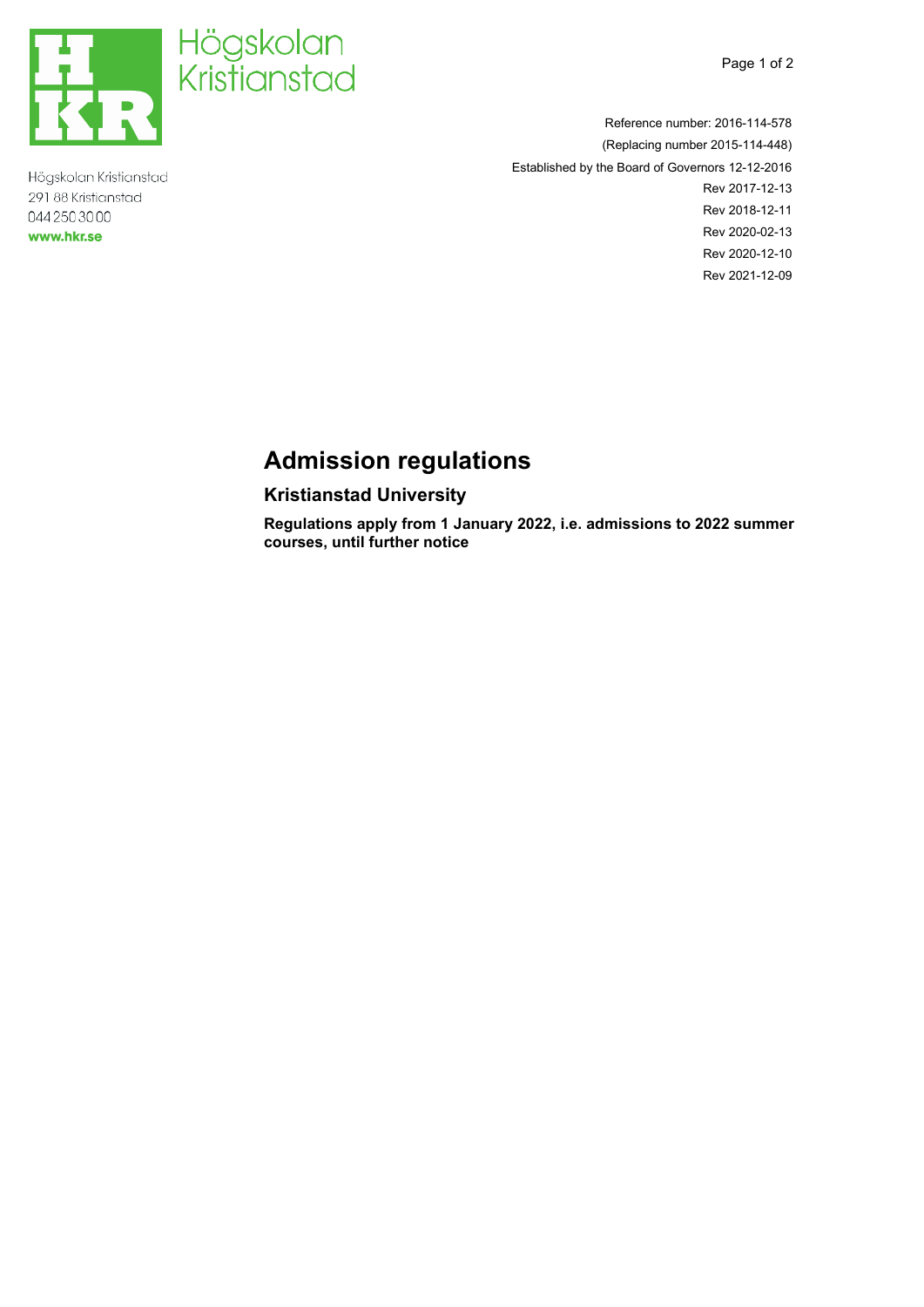| Contents |                                                                                  |
|----------|----------------------------------------------------------------------------------|
|          |                                                                                  |
|          | Apply from 1 January 2022 onwards, i.e. admissions to 2022 summer courses,       |
|          |                                                                                  |
|          |                                                                                  |
|          |                                                                                  |
|          |                                                                                  |
|          |                                                                                  |
|          |                                                                                  |
|          |                                                                                  |
|          |                                                                                  |
|          |                                                                                  |
|          | 4 Admission to courses and programmes starting at first-cycle level intended for |
|          |                                                                                  |
|          |                                                                                  |
|          |                                                                                  |
|          | 5 Admission to courses or programmes starting on the first-cycle level intended  |
|          |                                                                                  |
|          |                                                                                  |
|          | 5.1.2 Exemption from entry requirements for students accepted on degree          |
|          |                                                                                  |
|          |                                                                                  |
|          |                                                                                  |
|          |                                                                                  |
|          |                                                                                  |
|          |                                                                                  |
|          |                                                                                  |
|          | 7.1.1 Exemption from entry requirements for students accepted on degree          |
|          |                                                                                  |
|          |                                                                                  |
|          |                                                                                  |
|          |                                                                                  |
|          |                                                                                  |
|          |                                                                                  |
|          |                                                                                  |
|          | 9.2 Requirements for replying to notification of admission and registration 11   |
|          |                                                                                  |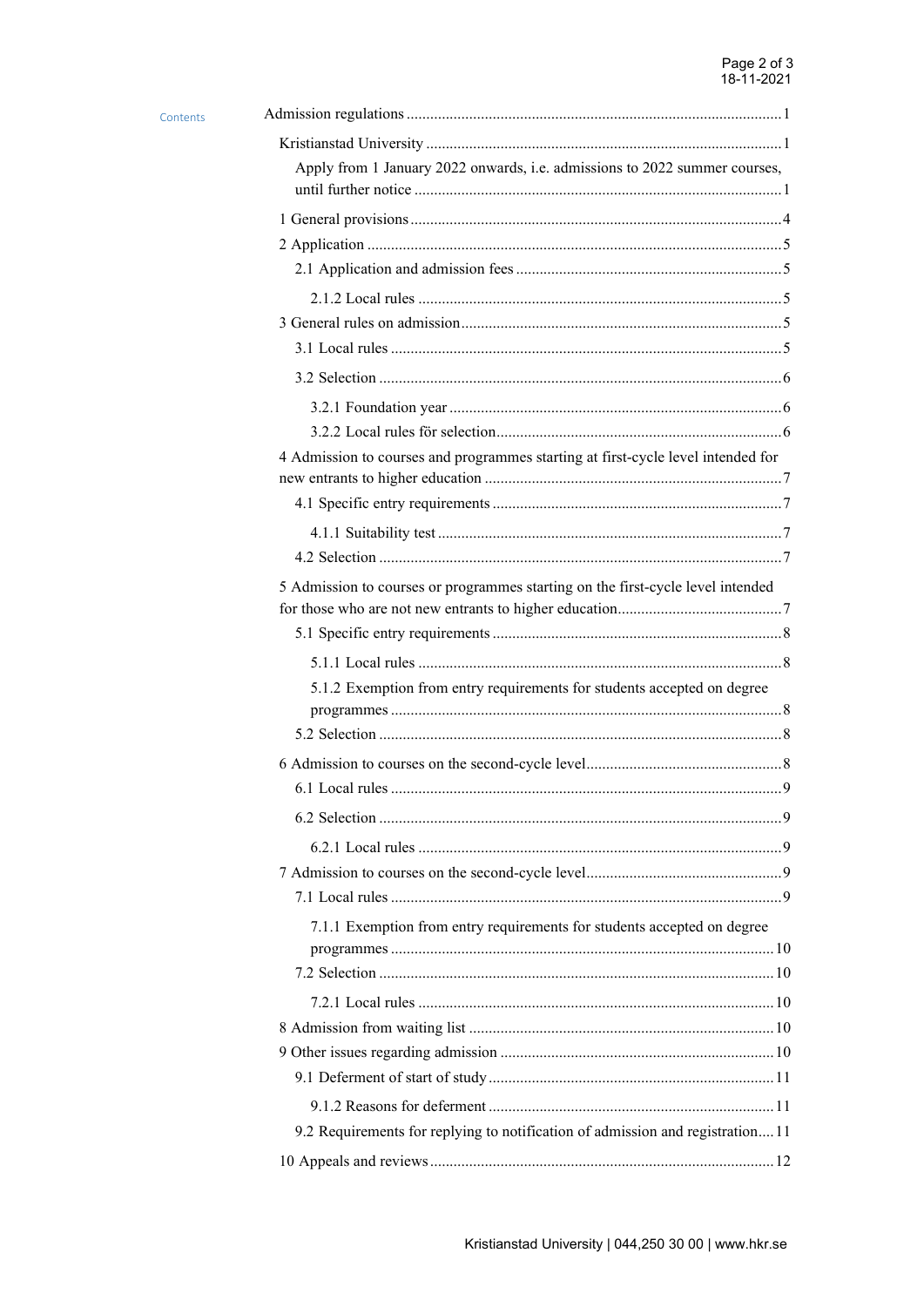| 11 Delegation of decision-making authority for admissions at Kristianstad |  |
|---------------------------------------------------------------------------|--|
|                                                                           |  |
|                                                                           |  |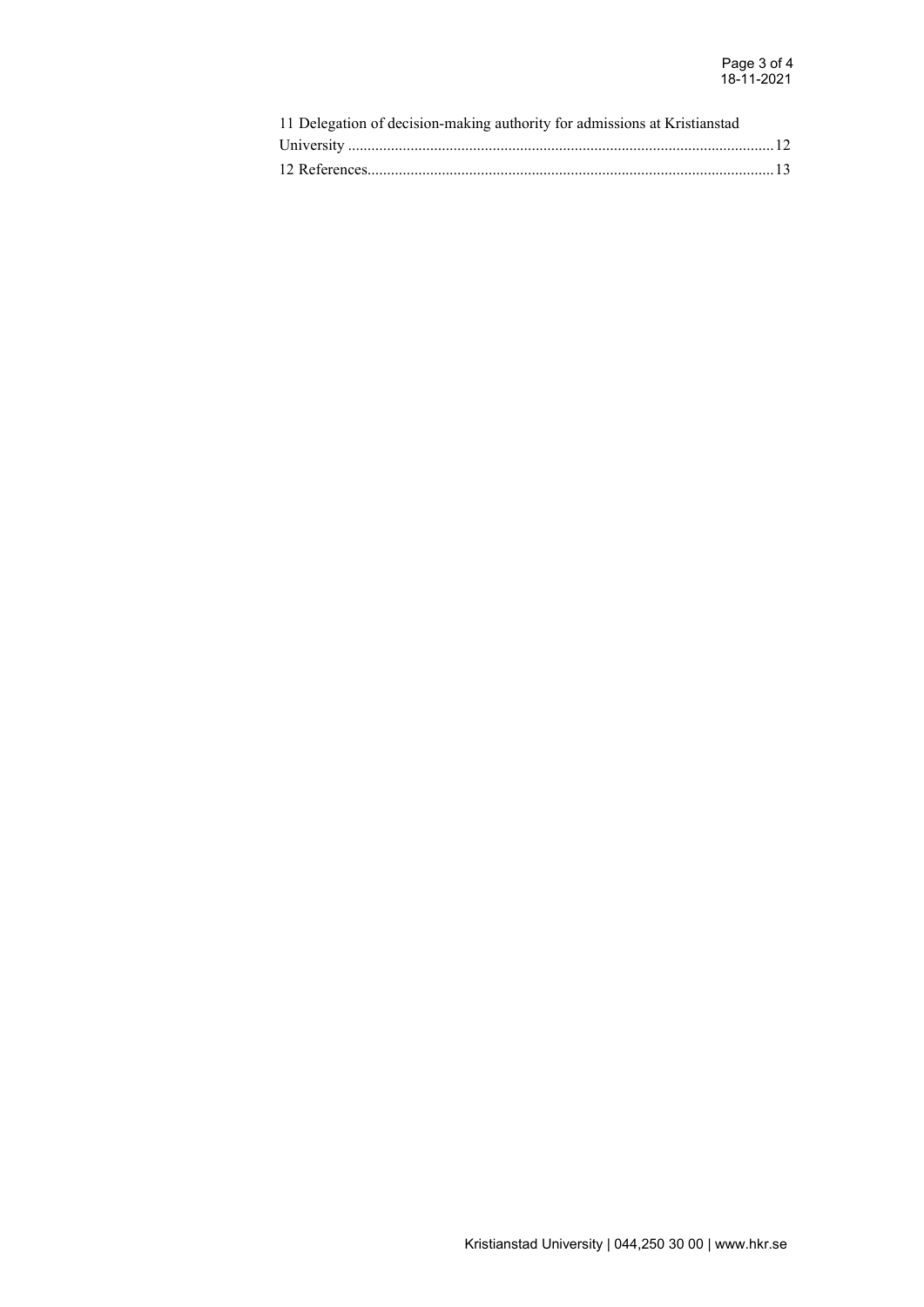# <span id="page-3-0"></span>**1 General provisions**

The Swedish Higher Education Ordinance (1993:100) *(referred to hereafter as HEO)* stipulates that every higher education institution must have accessible admission regulations. The admission regulations comprise the regulations that apply at the higher education institution to applications, entry requirements, selection and admission, as well as how decisions are made and how appeal can be made against them. HEO, Chapter 6, Section 3, Paragraph 2.

The general rules for admission are stipulated by the government, and set out in Chapter 7 of the Swedish Higher Education Ordinance, HEO. Pursuant to Chapter 7 of HEO, the Swedish Council for Higher Education has issued:

- Provisions concerning general entry requirements and selection in the Statute Book of the Swedish Council for Higher Education (*Hereafter also referred to as UHRFS)* (UHRFS 2013:1) and subsequent amendments
- Provisions concerning deferment of studies for admitted students and approved leave from studies (UHRFS 2013:3) and subsequent amendments

These admission regulations state which local rules apply at Kristianstad University covering applications, admissions, appeals and reviews, as well as decision-making powers. A working group from the Association of Swedish Higher Education Institutions draws up the national and the international assessment manuals. These constitute the norms for local admissions to first and second-cycle higher education courses and programmes.

Kristianstad University has a Council for Study Administration and Student Support, an advisory body which works in the following areas:

- Deferment
- Admission
- **Dispensation**
- **Graduation**
- **Priority**
- Complaint procedures for students
- **Grants**
- Student health
- Non-completion
- Tuition fees
- Student registry
- Approved leave from studies
- Study guidance/counselling
- **Examinations**
- Validation (credit transfer and prior learning)
- Placement administration
- Refund of tuition fees

The council consists of representatives from different parts of Kristianstad University. The Head of Faculty Support is the chair who appoints a council secretary, while the deputy chair is jointly appointed by the council members.

These admission regulations also apply to courses within programmes.

Faculty Support is responsible for admissions to Kristianstad University.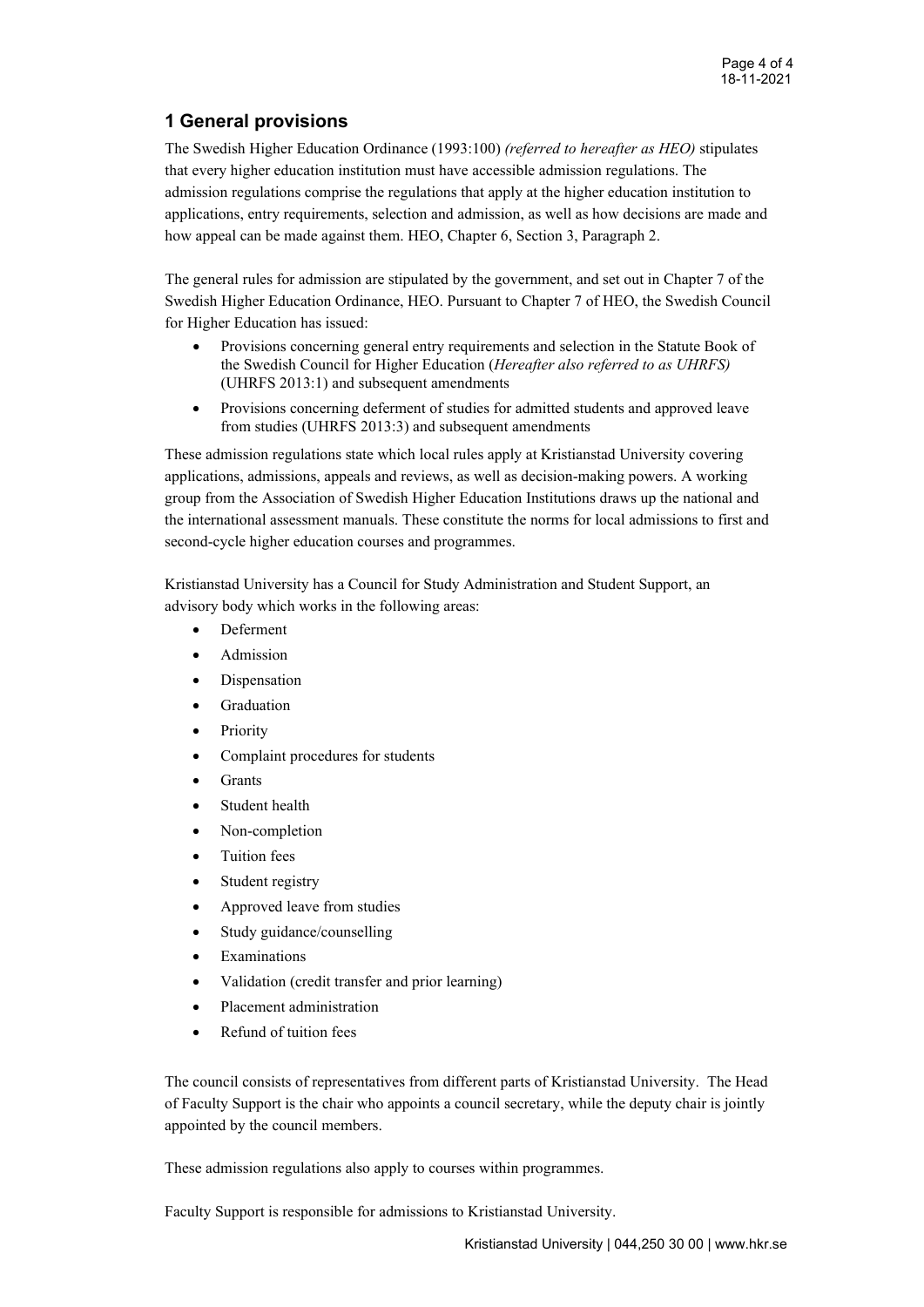# <span id="page-4-0"></span>**2 Application**

A person seeking admission to a programme shall apply within the time prescribed and in compliance with the procedures laid down by the higher education institution. Issues relating to admission are determined by the higher education institution. (HEO, Chapter 7, Section 4).

The application process and the rules which apply for the higher education institutions' programmes are explained on the institution website.

The last day for application is normally 15 April for the autumn term, 15 October for the spring term, and 15 March for the summer term. For programmes taught in English, which are principally targeted at international applicants, the faculty may choose 15 January and/or 15 April as the final application date for the autumn term, and 15 of August and/or 15 October for the spring term. In the case of further education for professionals, other domestic application dates may apply.

Following the final application date, relevant applicants have the opportunity to be admitted, where places are available. Applications to courses and programmes which arrive after the final application date are not assessed upon merit, but are ranked according to the day the applicant submitted the application and demonstrated their eligibility for the course or programme they applied for. There is a date, "completion day", by which supporting documents, grades and certificates must be submitted and received.

### <span id="page-4-1"></span>**2.1 Application and admission fees**

The Ordinance on application fees and tuition fees at higher education institutions (2010:543) stipulates that an application fee should be levied on applicants who are liable to pay fees before the application is considered. The student is admitted before tuition fees are paid. However, a student liable to pay fees must have paid tuition fees in accordance with the local provisions of Kristianstad University, in line with the amount and date for payment of tuition fees, in order to begin their studies, i.e. to be registered on a course or programme. The date for payment of tuition fees is established in consultation with the Swedish Migration Agency.

### <span id="page-4-2"></span>2.1.2 Local rules

The Vice Chancellor has established Local Guidelines, for the payment of tuition fees (ref. 2014- 1121-230) to be applied when admitting applicants liable to pay fees.

### <span id="page-4-3"></span>**3 General rules on admittance**

For admittance to first-cycle courses and programmes the applicant is required to fulfil the general entry requirements, as well as any specific entry requirements. If special grounds exist, a higher education institution may decide to waive one or more entry requirement. A higher education institution shall waive one or more entry requirement, if the applicant has the capacity to benefit from the course or study programme without meeting the entry requirements. (HEO, Chapter 7, Section 3).

### <span id="page-4-4"></span>**3.1 Local rules**

Applicants who do not meet the formal entry requirements and who wish to invoke other competencies and experience may apply for assessment based on their "prior learning". Assessment of the overall competence of the applicant is made provided that the applicant has requested such an assessment by the last application date. Instructions for applying based on prior learning can be found on the University website. Assessment is made on a case-by-case basis related to a specific education programme/course as part of the general admissions procedure. Students whose applications have been accepted based on prior learning shall be deemed to meet entry requirements so long as the programme and course do not change. (HEO Chapter 7, Sections 5, 5 b, 8, 24, 25, 28, 30, 31)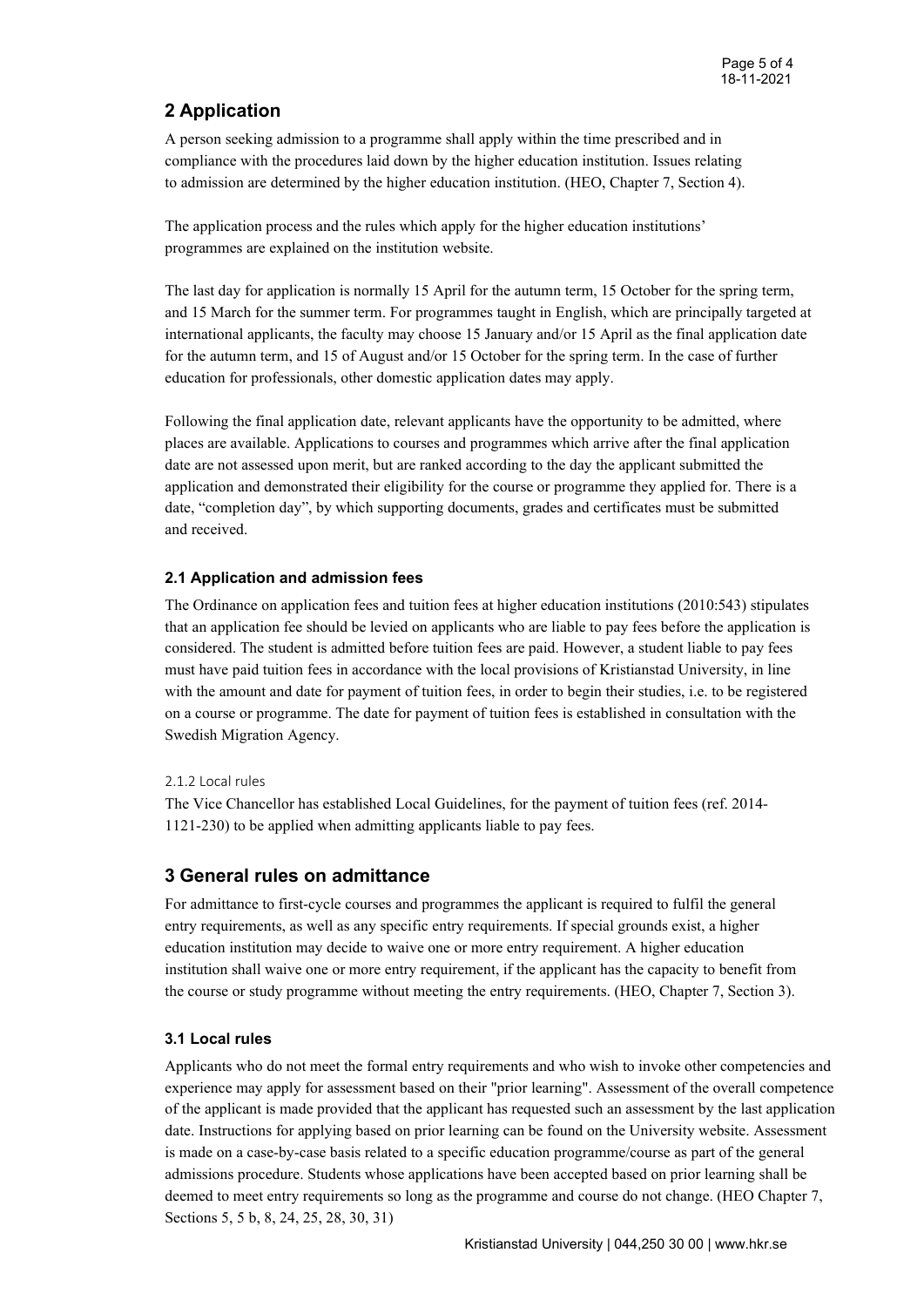This does not apply if the study programme leads to the award of a professional qualification that requires professional registration (HEO, Chapter 7 Section 29).

Applicants who do not meet general entry requirements but who meet the requirements for the Association of Swedish Higher Education Institutions Recommendations for the assessment of prior learning for general entry requirements (REK 2009:2) are deemed to fulfil the requirements.

### <span id="page-5-0"></span>**3.2 Selection**

If the number of places on a programme is less than the number of qualified applicants a selection must be made. The rules for how this takes place are set out in HEO, Chapter 7. Supplementary provisions are set out in UHRFS 2013:1 *Provisions on general entry requirements and selection.*  Regulations concerning credit value of grades have been stipulated by the government and may be found in Annex 3 of HEO *Allocation of places on the basis of grades and the credit value of grades.*

If merits are otherwise equivalent, selection may also be undertaken through results from the Swedish Scholastic Aptitude Test, a test other than the Swedish Scholastic Aptitude Test, interviews, or by lot. After selection has been made by lot, selection may not be undertaken pursuant to other criteria. (HEO, Chapter 7, Section 12 a). Qualified applicants who do not have selection-based merits are placed after all the others who have selection-based merits and are admitted where places are available.

When applicants are admitted to a course intended for new entrants to higher education, the university may give priority to those who are already students at Kristianstad University (HEO, Chapter 7, Section 17). Specific rules for prioritisation may be stipulated for courses. Which rules apply to which courses and programmes is set out on the University website.

The higher education institution may determine whether an applicant subject to the Ordinance on Application Fees and Tuition Fees at Higher Education Institutions (2010:543) may only be admitted to a course or programme through a special admissions round (HEO, Chapter 7, section 4 a).

The higher education institution decides what selection criteria shall be used, how many special admission rounds shall be arranged for a course or programme, and how places are to be allocated. The selection criteria shall consist of objective circumstances that are significant for the course or programme. During selection the merits of the applicants shall be taken into account (HEO, Chapter 7, section 32 a).

When admitted to a programme the applicant within ordinary selection may be admitted to study for a maximum of 45 credits in one term. The limit is 23 credits in the summer term. Full-time study counts as 30 credits per term.

#### <span id="page-5-1"></span>3.2.1 Foundation year

After successfully passing their foundation year programme at Kristianstad University, students have a guaranteed place on one of a number of pre-allocated education programmes on the firstcycle level (Ordinance 2018:1519 on pre-higher education courses that provide eligibility to study at higher education institution level). The place is guaranteed for the next possible start of the programme, provided an application is submitted in time.

#### <span id="page-5-2"></span>3.2.2 Local rules för selection

Under HEO, Chapter 7, Section 26 selection may be made based on previous learning. Pursuant to national agreements in the Association of Swedish Higher Education Institutions' recommendations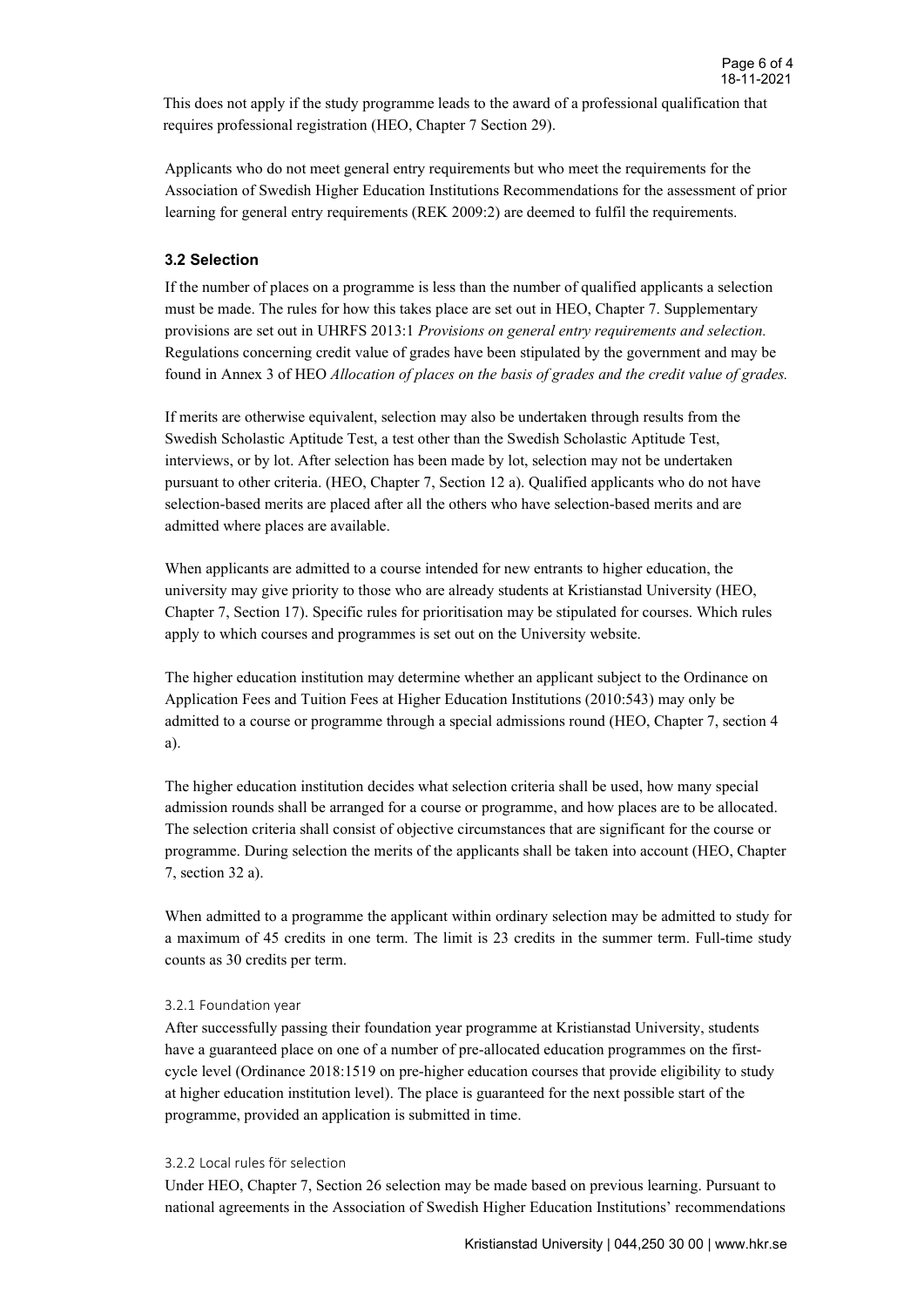each higher education credit is counted from 1 to a maximum of 165 credits in the selection group HPGR and from 30 to a maximum of 285 credits in the selection group HPAV.

In the selection group APGR every credit from 7 to a maximum of 165 is counted. In the selection group APAV every higher education credit from 80 to a maximum of 285 is counted. When students have otherwise identical merits selection will primarily be based on results of the Swedish Scholastic Aptitude Test, secondarily on a machine lottery in the admission system.

When calculating merit using academic credits, higher education credits cleared at latest by the admission day are counted.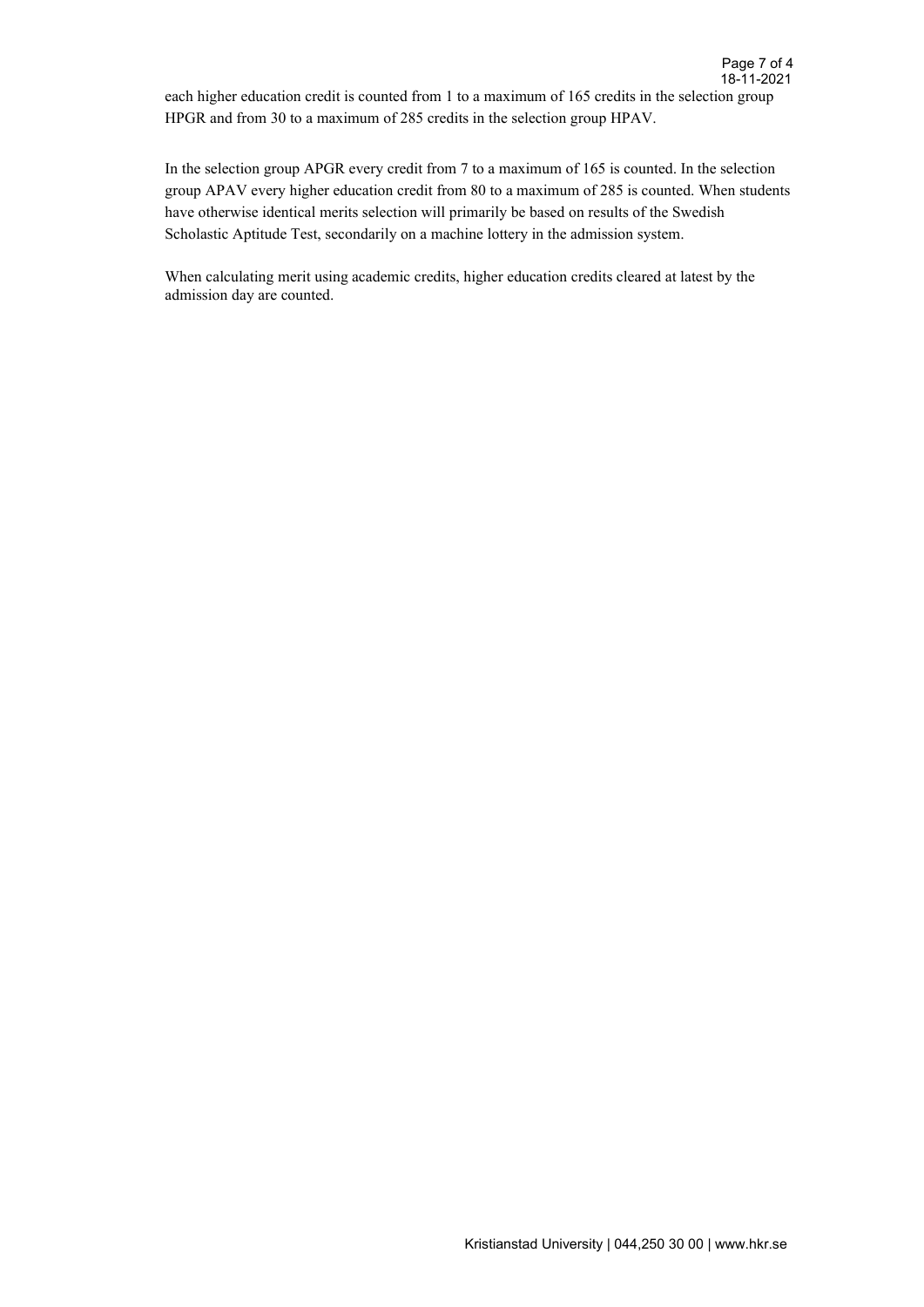# <span id="page-7-0"></span>**4 Admission to courses and programmes starting at first-cycle level intended for new entrants to higher education**

A course or programme intended for new entrants to higher education is defined as a course or programme which does not require previous studies at an institute of higher education.

Regulations concerning general entry requirements are set out in HEO, Chapter 7, Sections 5-6. Supplementary provisions are set out in the UHRFS 2013:1 *Provisions on general entry requirements and selection.*

### <span id="page-7-1"></span>**4.1 Specific entry requirements**

The specific entry requirements imposed must be totally essential in order for a student to be able to benefit from the course or study programme. These requirements may comprise a knowledge from one or more courses in an upper-secondary school programme or corresponding knowledge, suitability and other conditions. The Swedish Council for Higher Education may issue regulations regarding specific entry requirements for courses and programmes intended for new entrants to higher education and which lead to a vocational or arts qualification. The University may issue regulations for other programmes and courses (HEO, Chapter 7, Sections 8-11).

### <span id="page-7-2"></span>4.1.1 Suitability test

For study programmes that start on the first-cycle level and lead to the award of a qualification as a pre-school teacher, primary teacher, secondary or upper-secondary school teacher, a higher education institution may issue regulations under which the specific entry requirements demand that the applicant is suitable for the study programme.

These demands must relate to the applicant's ability to assimilate the programme components that are directly linked to future professional practice as a pre-school teacher or teacher. These demands must be applicable in addition to the specific entry requirements for admission to the study programme under Sections 8 and 9 (HEO Chapter 7, Section 9).

### <span id="page-7-3"></span>**4.2 Selection**

During selection the merits of the applicants shall be taken into account. The selection criteria are grades, results of the Swedish Scholastic Aptitude Test and selection criteria determined by the higher education institution (HEO, Chapter 7, Sections 12, 23).

For a first-cycle course or study programme intended for new entrants to higher education at least 1/3 of places must be allocated on the basis of grades and at least 1/3 on the basis of results from the Swedish Scholastic Aptitude Test (HEO, Chapter 7, Section 13).

The higher education institution may determine selection criteria for 1/3 of the places. The selection criteria must consist of objective circumstances that are significant for the course or programme. (HEO Chapter 7, Section 23).

Applicants may compete in more than one selection group.

## <span id="page-7-4"></span>**5 Admission to courses or programmes starting on the first-cycle level intended for those who are not new entrants to higher education**

Regulations concerning general entry requirements are set out in HEO, Chapter 7, Sections 5-6. Supplementary provisions are set out in the UHRFS 2013:1 *Provisions on general entry*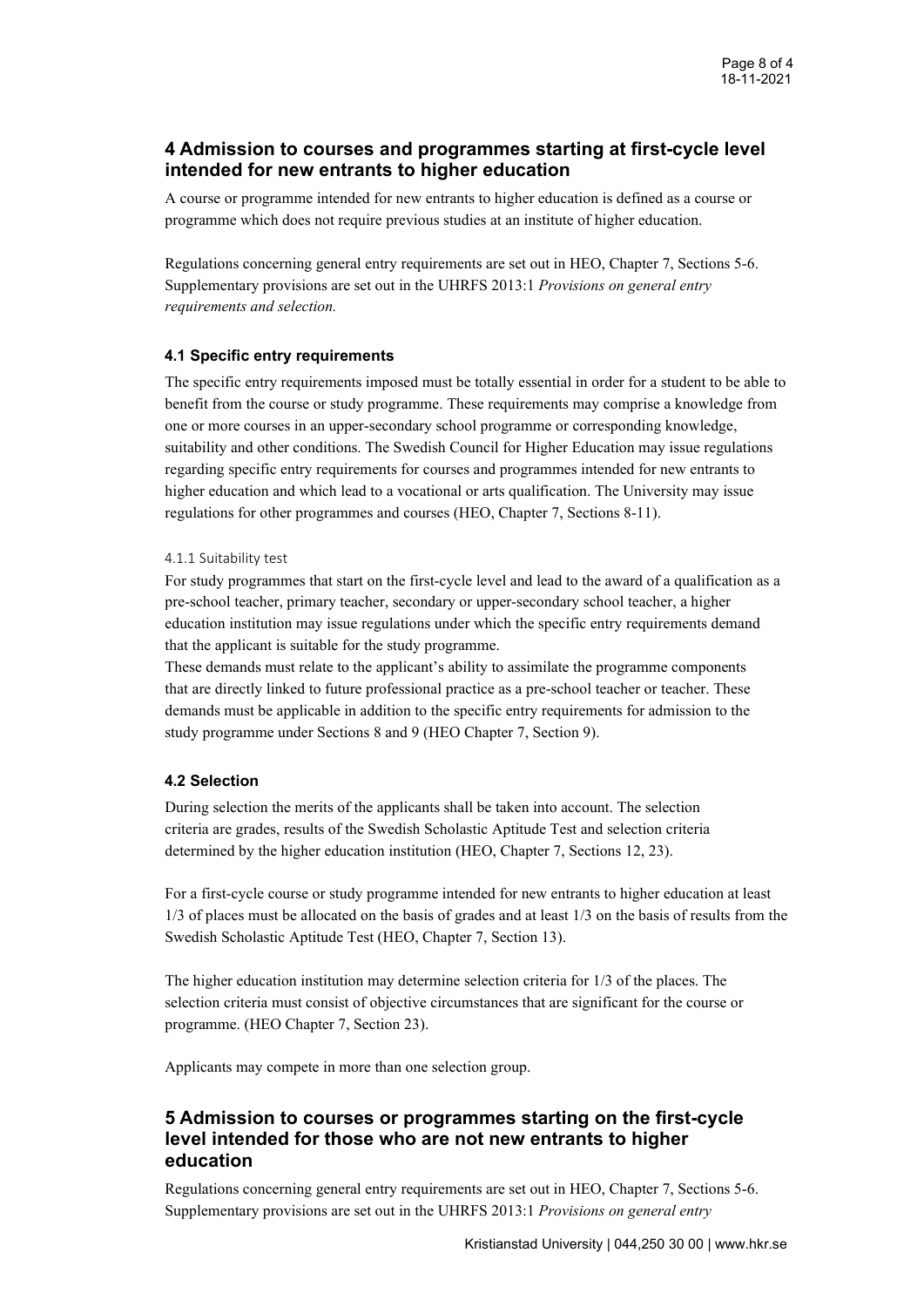*requirements and selection.*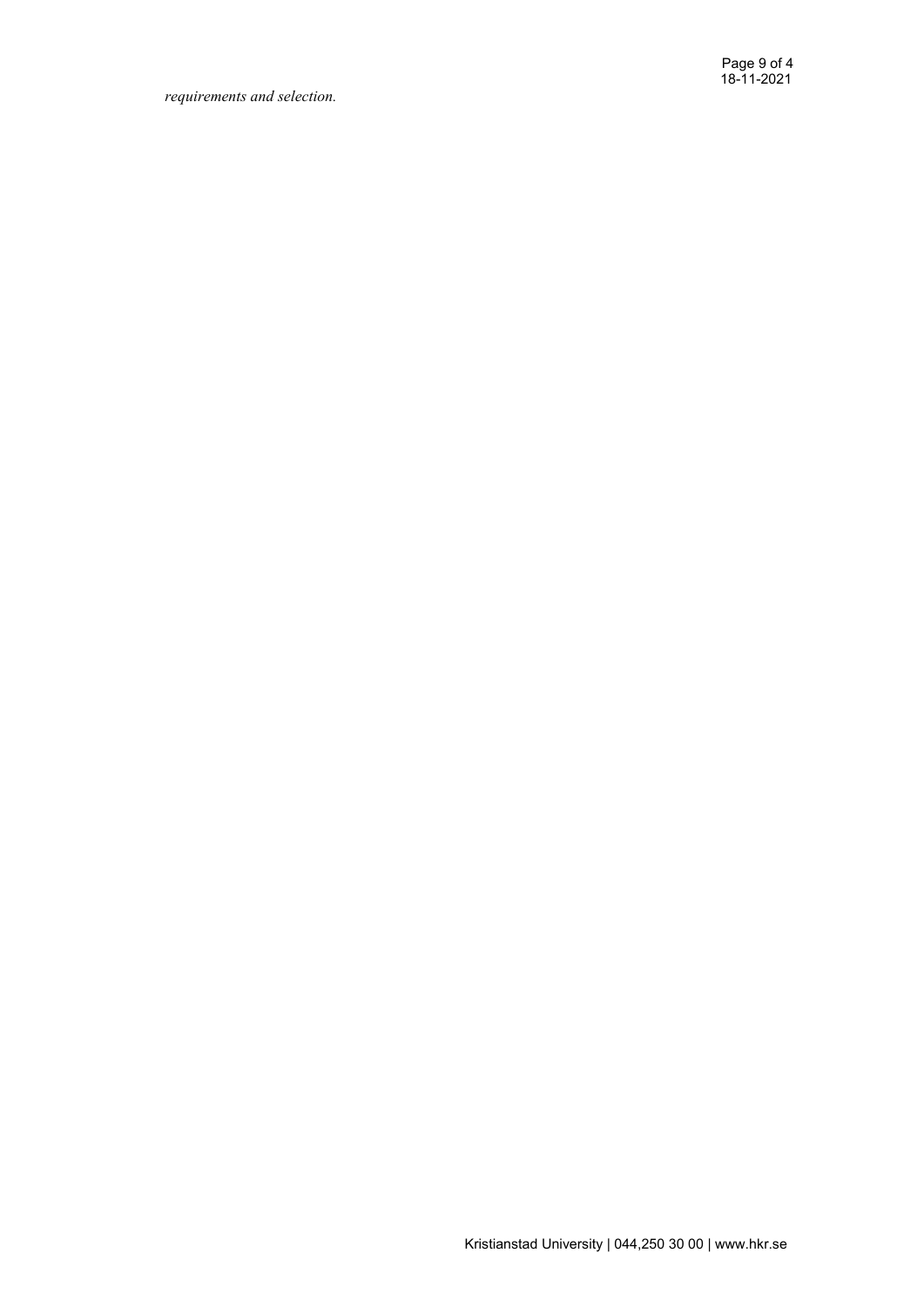### <span id="page-9-0"></span>**5.1 Specific entry requirements**

Any specific entry requirements imposed for courses or programmes starting on the first-cycle level intended for those who are not new entrants to higher education may comprise knowledge from upper secondary school, knowledge from university courses and other conditions of significance for the professional or vocational area for which students are to be prepared (HEO, Chapter 7, Section 25).

#### <span id="page-9-1"></span>5.1.1 Local rules

If a certain course constitutes a specific entry requirement for another course, this course must have been completed with a pass grade. Only then can a student be admitted to the course that they are applying for. Exceptions from this rule may be granted if a student has taken the required course in the previous or current semester. The applicant will then be given an admission decision with a qualifier.

The faculty must ensure that the entry requirements are met before the applicant is allowed to begin the course or programme.

<span id="page-9-2"></span>5.1.2 Exemption from entry requirements for students accepted on degree programmes To be eligible for work on a degree project or equivalent at the bachelor level, a student must have completed courses comprising at least 105 credits of which at least 52.5 credits are in the main field of study. This means that the degree project may only be completed after at least two years of studies

If special grounds exist, a higher education institution may, pursuant to HEO, Chapter 7, Section 3, decide to waive one or more entry requirement. Such decisions are to be made by the Dean of the relevant faculty. The application for such exemption must be submitted at least two weeks before the beginning of the course.

### <span id="page-9-3"></span>**5.2 Selection**

During selection the merits of the applicants shall be taken into account. The selection criteria are grades, results of the Swedish Scholastic Aptitude Test, prior learning and selection criteria determined by the higher education institution (HEO, Chapter 7, Section 26).

A selection criterion imposed by the higher education institution shall consist of objective circumstances that are significant for the course or programme (HEO Chapter 7, Section 23).

Applicants may compete in more than one selection group.

### <span id="page-9-4"></span>**6 Admission to courses and programmes on the second-cycle level**

General entry requirements for admission to courses and programmes leading to a general or artistic degree on the second-cycle level shall be considered fulfilled by those who have attained a firstcycle degree of at least 180 credits or equivalent or demonstrated an ability to benefit from the education programme, due to practical experience or some other circumstance. However, an applicant may be exempt from having to have completed a degree if they meet the requirements for the degree, but their degree certificate has not yet been issued due to special circumstances (HEO, Chapter 7, Section 28).

General entry requirements for admission to a programme leading to a second-cycle professional qualification and which, according to the system of qualifications, requires a certain licence or previous degree shall be considered fulfilled by those who have attained the specified licence or completed the specified degree.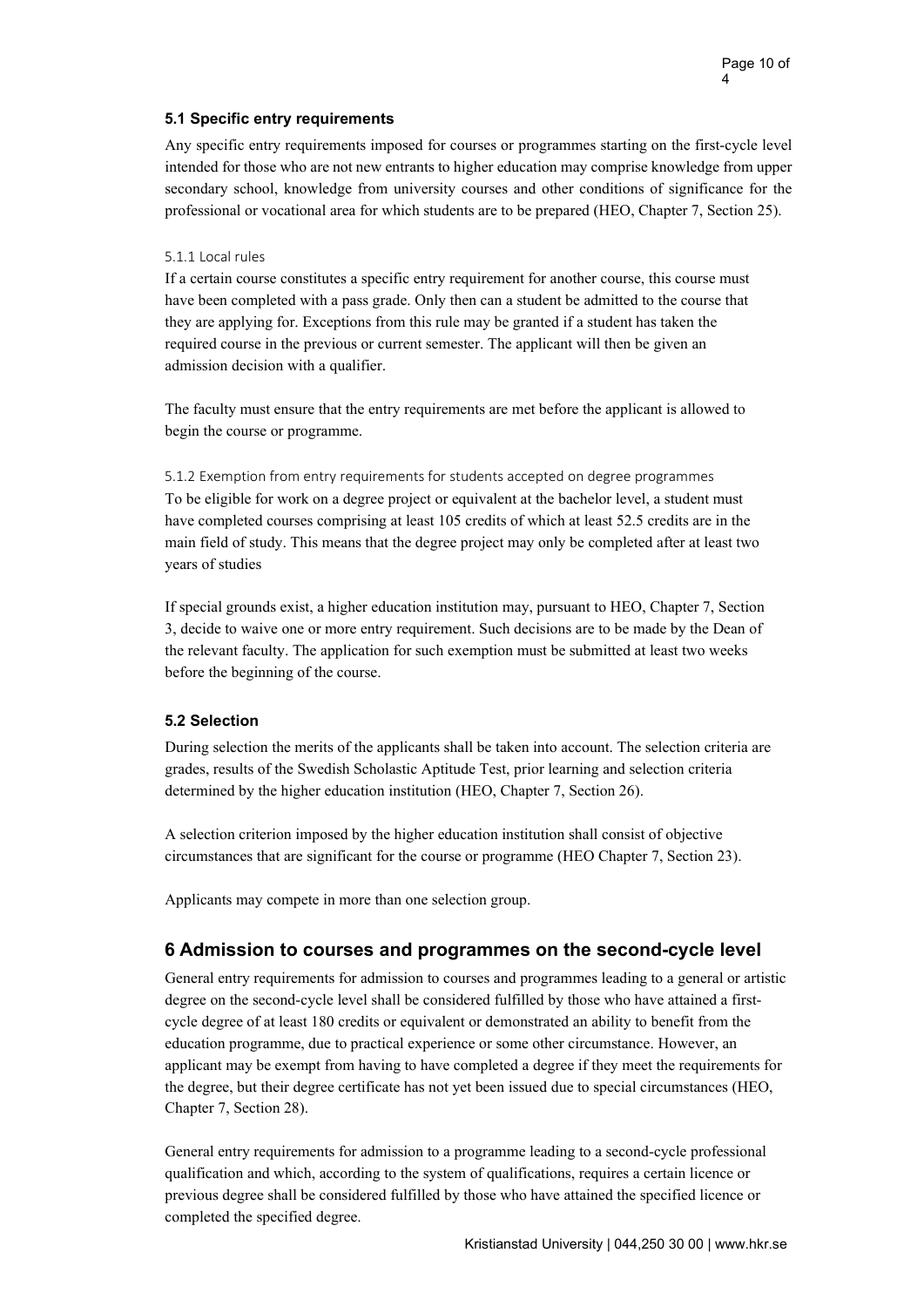4

Applicants who, through Swedish or foreign educations, practical experience, or some other circumstance are able to benefit from the programmes are also considered to meet the general entry requirements. This does not apply, however, if the study programme leads to the award of a professional qualification that requires professional registration (HEO Chapter 7, Section 29).

In addition to general entry requirements, specific entry requirements may apply. The specific entry requirements can consists of knowledge from university courses and other conditions relevant to the education programme or the professional field that the studies are preparing students for (HEO, Chapter 7, Section 31).

#### <span id="page-10-0"></span>**6.1 Local rules**

Students who, when applying, do not meet the requirements for a degree may be admitted under the condition that their degree requirements must be fulfilled no later than three weeks before the start of the course or programme. The relevant faculty must ensure that the entry requirement has been met before registering the applicant. Students who, when applying, do not meet special entry requirements concerning completed university studies may be admitted under the conditions that the requirement is met before the course or programme begins. The faculty must ensure that the entry requirements are met before the applicant is allowed to begin the course or programme.

#### <span id="page-10-1"></span>**6.2 Selection**

During selection, the merits of the applicants shall be taken into account. The selection criteria are grades, results of the Swedish Scholastic Aptitude Test, prior learning and selection criteria determined by the higher education institution (HEO, Chapter 7, Section 26).

A selection criterion imposed by the higher education institution shall consist of objective circumstances that are significant for the course or programme (HEO, Chapter 7, Section 23).

In isolated cases, a higher education institution may deviate from Section 26 if it is impossible to assess an applicant's qualifications appropriately and where the applicant, by virtue of prior education, professional or vocational experience or some other circumstance, has specific knowledge or some other specific aptitude for the course or study programme, (HEO, Chapter 7, Section 27).

Applicants may compete in more than one selection group.

#### <span id="page-10-2"></span>6.2.1 Local rules

For second-cycle courses and programmes, the selection is not based on grades/Swedish SAT results.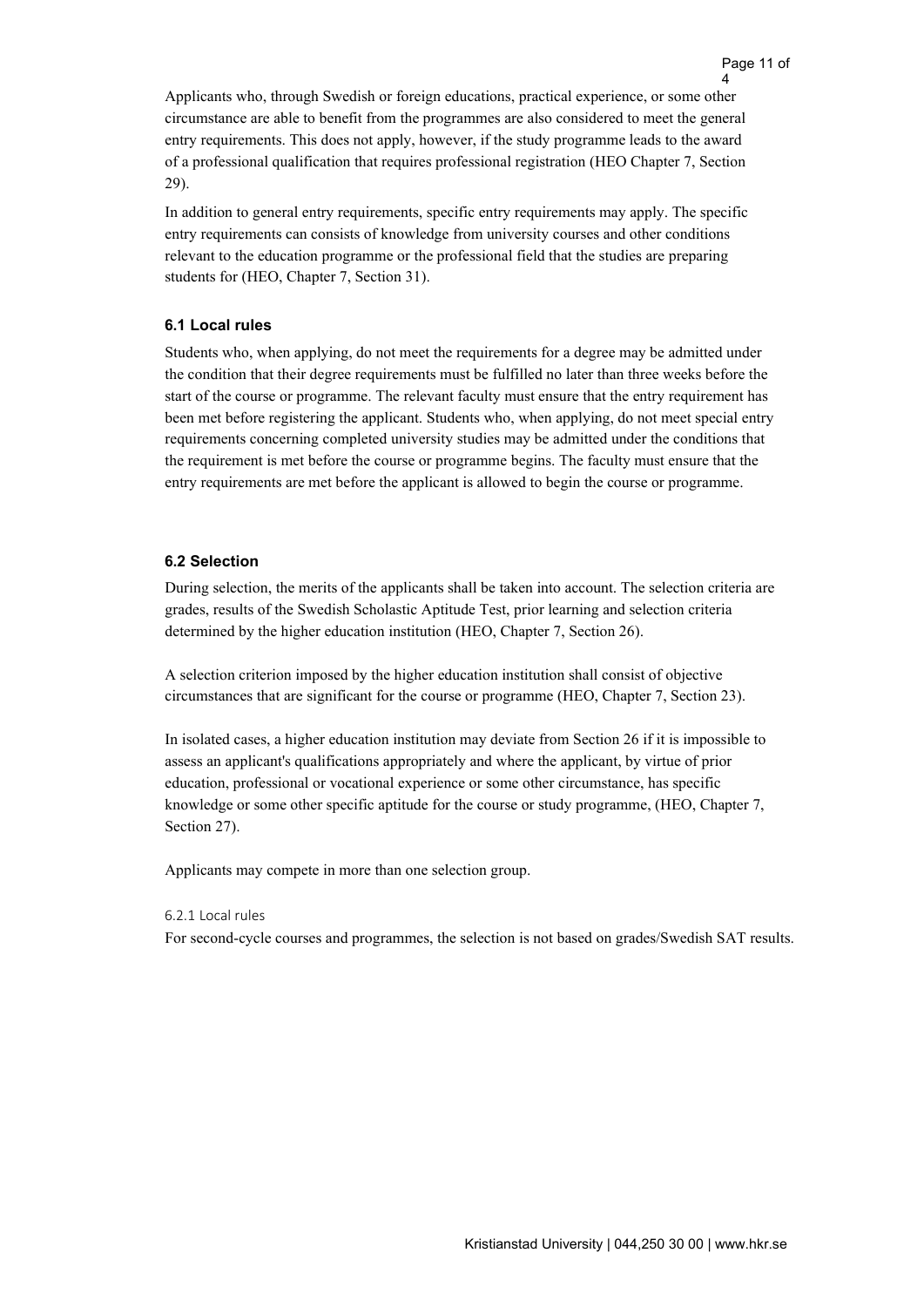# <span id="page-11-0"></span>**7 Admission to courses on the second-cycle level**

A person meets the general entry requirements for a second-cycle course if they have completed first-cycle education or Swedish or foreign education, have appropriate practical experience, or if there is some other circumstance which means that they are able to benefit from the course or programme (HEO, Chapter 7, Section 30).

In addition to general entry requirements, specific entry requirements may apply. The specific entry requirements imposed must be totally essential in order for a student to be able to benefit from the course or study programme. The specific entry requirements can consist of knowledge from university courses and other conditions relevant to the education programme or the professional field that the studies are preparing students for (HEO, Chapter 7, Section 31).

### <span id="page-11-1"></span>**7.1 Local rules**

To be eligible for second-cycle courses, a student must have a pass in courses equivalent to at least 90 HE credits. Entry requirements may include credits accrued in a certain key area, requirements for specific courses, qualifications or other conditions as well as requirements for ability in Swedish and English.

Students who, when applying, do not meet specific entry requirements in the form of knowledge from higher education studies may be admitted under the condition that the requirement is met before the course or programme begins. The faculty must ensure that the entry requirements are met before the applicant is allowed to begin the course or programme.

If a certain course constitutes a specific entry requirement for another course, this course must have been completed with a pass grade. Only then can a student be admitted to the course that they are applying for. Exceptions from this rule may be granted if a student has taken the required course in the previous or current semester. The applicant will then be given an admission decision with a qualifier.

The faculty must ensure that the entry requirements are met before the applicant is allowed to begin the course or programme.

<span id="page-11-2"></span>7.1.1 Exemption from entry requirements for students accepted on degree programmes If special grounds exist, a higher education institution may, pursuant to HEO, Chapter 7, Section 3, decide to waive one or more entry requirement. Such decisions are to be made by the Dean of the relevant faculty. The application for such exemption must be submitted at least two weeks before the beginning of the course.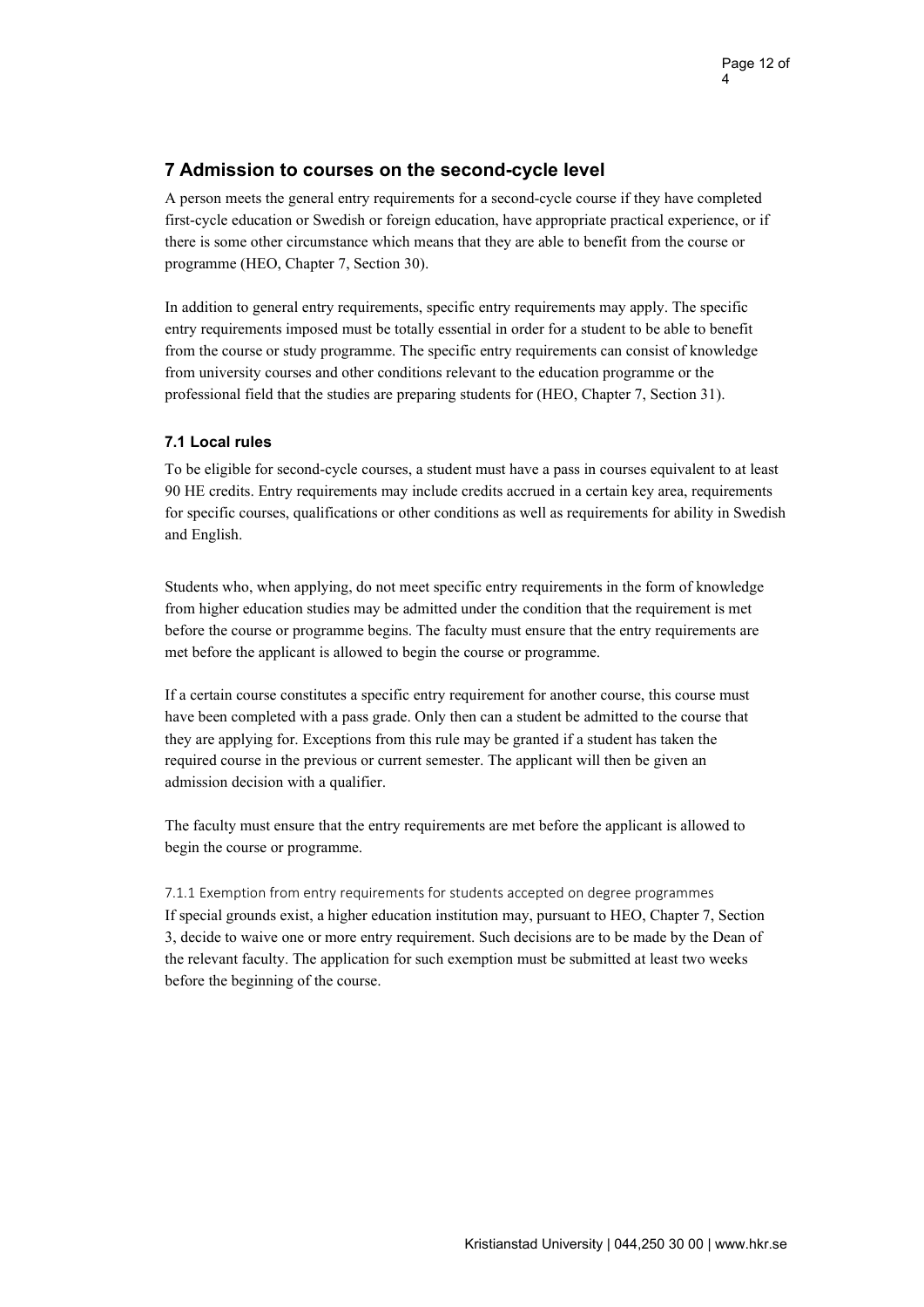### <span id="page-12-0"></span>**7.2 Selection**

During selection, the merits of the applicants shall be taken into account. The selection criteria are grades, results of the Swedish Scholastic Aptitude Test, prior learning and selection criteria determined by the higher education institution (HEO, Chapter 7, Sections 26, 32).

A selection criterion imposed by the higher education institution shall consist of objective circumstances that are significant for the course or programme (HEO, Chapter 7, Section 23).

In isolated cases, a higher education institution may deviate from Section 26, if it is impossible to assess an applicant's qualifications appropriately and where the applicant, by virtue of prior education, professional or vocational experience or some other circumstance, has specific knowledge or some other specific aptitude for the course or study programme (HEO, Chapter 7, Section 27).

Applicants may compete in more than one selection group.

### <span id="page-12-1"></span>7.2.1 Local rules

For second-cycle courses and programmes, the selection is not based on grades/Swedish SAT results.

# <span id="page-12-2"></span>**8 Admission from waiting list**

If admitted students drop out, students on the waiting list shall be admitted as a place opens up, in the order they have been registered on the list. Excess admission may be carried out so as to compensate for expected dropouts which will take place at the start of a semester.

Waiting list admissions may take place over the first 2-3 weeks of a programme or course. Each faculty is responsible for determining for how long after the start of the course or programme students may be admitted. Firstly, students on the specific waiting list shall be admitted. If the number of students on the waiting list is too low, other late applicants may be admitted.

# <span id="page-12-3"></span>**9 Other issues regarding admission**

The dean of any given faculty may cancel an advertised course or programme before the first selection. If special grounds exist, the Vice-Chancellor may decide to cancel a course or programme after the selection procedure.

Applicants may be admitted to the second or subsequent term of a degree programme if places are available. Applications must be received no later than the last application date for the term. Applications received after that date will be processed depending on time and availability of places on the course or programme. Applicants must, in addition to relevant entry requirements, also meet most of the course requirements of the course up to the term that they are applying for. If there are more applicants for a later part of a course than there are available places, applicants shall primarily be ranked by their higher education credits at the time of application. In the event of equivalent qualifications, selections can also be made through the Swedish Scholastic Aptitude Test, other tests, and interviews. For qualifications which are still equal, lots may be drawn. Admission decisions are made by the head of Faculty Support.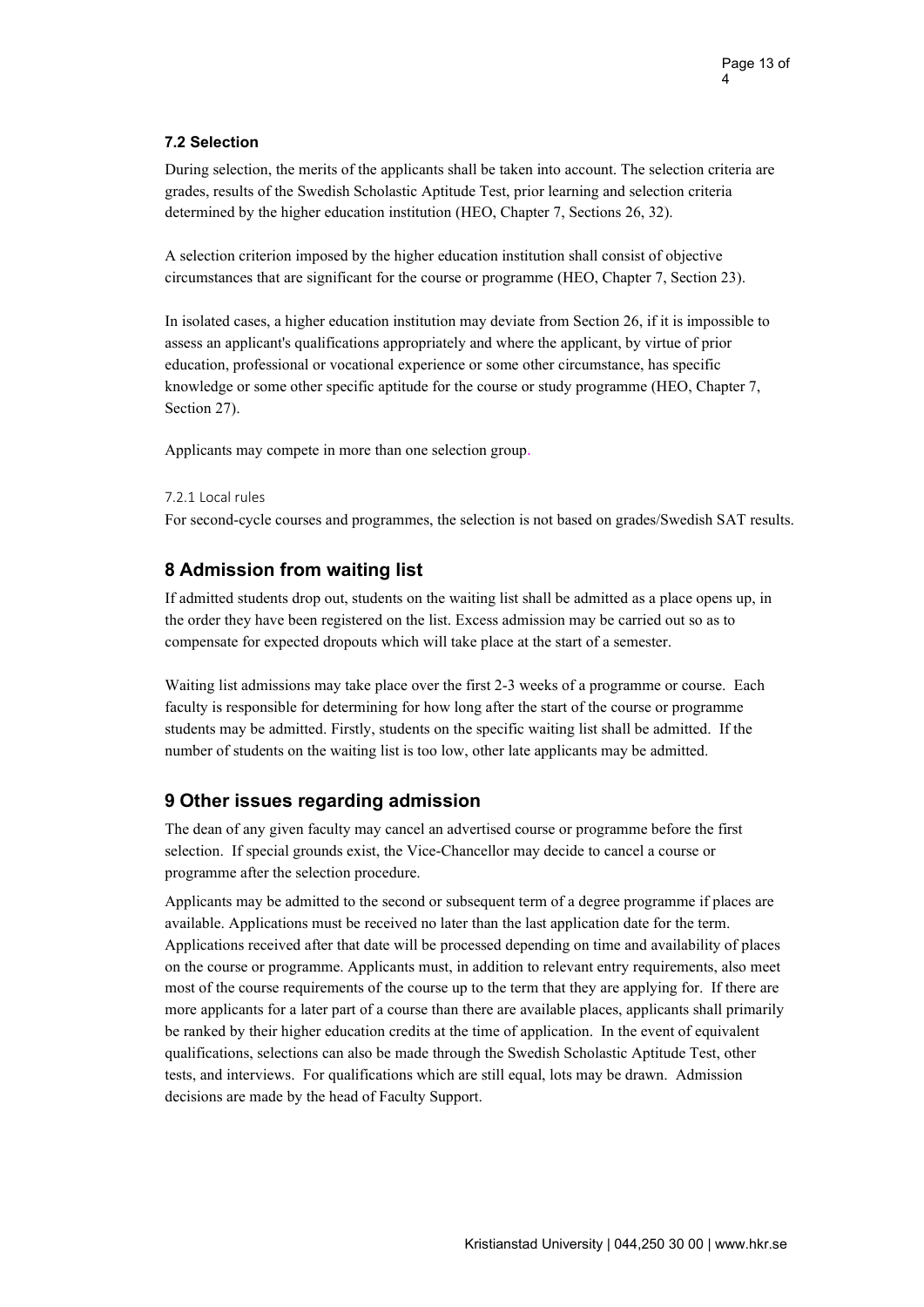Applications for elective courses within a programme are handled according to normal application procedures.

Applicants cannot be admitted to courses where they already are or have been registered and where they have been granted credits. Re-registering is allowed if there are available places. Students should contact the relevant faculty to discuss how they can complete their studies on the course.

The information in the applications and subsequent study results are stored digitally. Provisions regarding how such data is registered can be found in the Ordinance (1993:1153) on reporting of studies in higher education institutions. Students are entitled to results/register extracts from Ladok, (our studies documentation system).

### <span id="page-13-0"></span>**9.1 Deferment of start of studies**

Under HEO, Chapter 7, Section 33, if special grounds exist, a higher education institution may allow students admitted to first or second-cycle studies to defer.

Deferment may not be more than 18 months unless there are special circumstances for a longer deferment. An applicant who has been granted a deferment must declare their intention to begin their studies by means of an application not later than the last application day for the allotted course or programme (UHRFS 2013:3). A copy of the deferment decision must be enclosed.

### <span id="page-13-1"></span>9.1.2 Reasons for deferment

Special reasons for deferring the beginning of studies may be social, medical or other particular circumstances, e.g. care of child, national service or civil defence duties, student union assignments, military training (under ordinance 2015:613), or postponed leave from one's job under the Employee's Right to Educational Leave Act (SFS 1974:981) (UHRFS 2013:3 with subsequent amendments).

Special reasons may also be a time-limited trial period in accordance with section 12 of the Act (2012:332) regarding certain Swedish Armed Forces employments or service in the Swedish Armed Forces for the person serving occasionally in an officer cadet group, as a soldier or seaman in accordance with this Act (UHRFS 2013:3).

The decision whether to grant deferment is made by the head of the Student Centre at Kristianstad University.

### <span id="page-13-2"></span>**9.2 Requirements for replying to notification of admission**

If a reply to the notification of admission does not arrive on time or at all, the applicant will lose their place or their place on the waiting list. Applicants who have lost their place can reapply in the event that the course is open for late applications. Said late application will be ranked according to the date received.

An applicant admitted to a programme or course must begin their studies on the date stipulated in the admission decision. Those who have been accepted must follow the instructions for registration or run the risk of losing their place.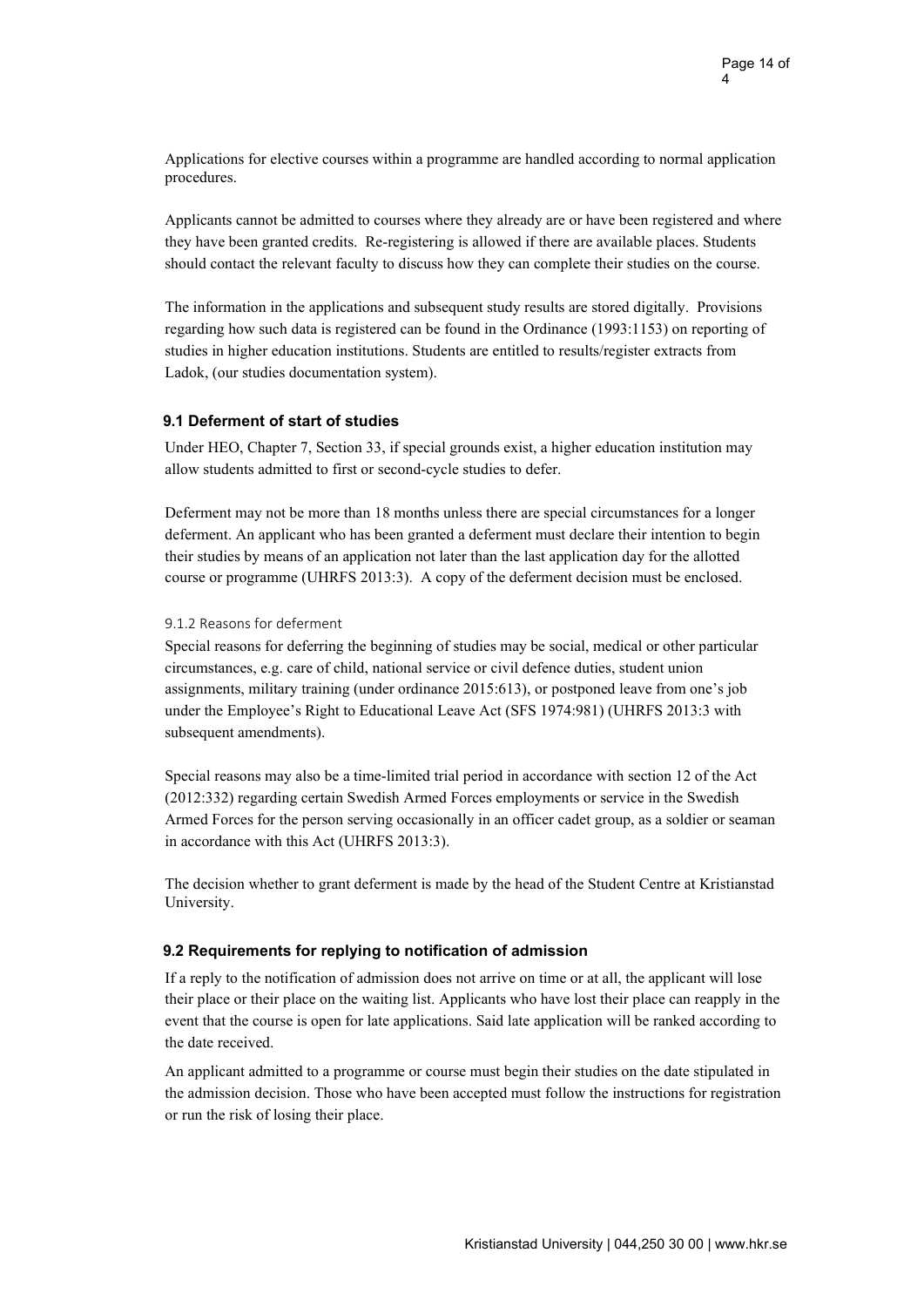# <span id="page-14-0"></span>**10 Appeals and reviews**

According to Chapter 12, Section 2 of the Higher Education Ordinance, a decision which finds that an applicant does not meet the entry requirements, or a decision not to grant an exemption from the entry requirements may be appealed to the Higher Education Appeals Board, (Swedish abbreviation = ÖNH). It is also possible to appeal a decision to deny deferment of studies or resumption of studies after approved leave. Other parts of the admission decision may not be appealed.

According to section 15 of Ordinance on pre-higher education courses that provide eligibility to study at higher education institution level (2018:1519) the decision that an applicant does not meet the entry requirements, a decision not to grant deferment of the beginning of studies and a decision not to be permitted to continue studies after approved leave from studies must be appealed to ÖNH.

Appeals should be addressed to ÖNH but should be sent to the admissions office at Kristianstad University. Section 43 of the Administrative Procedures Act (2017:900), (*hereafter referred to as APA*), states that persons wanting to appeal a decision shall write down what decision they are appealing, the change they want to see to the decision, and why they believe that the decision should be changed. An appeal must be received by Kristianstad University within three weeks of the date when the appellant received the decision (APA Section 44). When Kristianstad University receives an appeal, it reviews it and determines if there is reason to correct or change its decision (APA Sections 38-39). Appeals received too late will be rejected (APA Section 45). An appeal may, however, not be denied if the delay is due to the fact that the authority did not provide correct information about how to appeal, or if the appeal reached a superior court within the appeal period. If the appeal is not rejected, it is then forwarded to ÖNH. If the decision is corrected or changed, the new decision shall also be forwarded to ÖNH (APA Section 46).

More information on appeals can be found at [www.antagning.se](http://www.antagning.se/)

# <span id="page-14-1"></span>**11 Delegation of decision-making authority regarding admissions at Kristianstad University**

The Faculty Board for Economics, the Faculty Board for Health Sciences, the Faculty Board for Teacher Training, or the Faculty Board for Natural Sciences determine which field-specific entry requirements to apply to degree programmes that are aimed at new students and which lead to a general degree. The relevant faculty boards also determine the specific entry requirements for courses. Requests to the Council for Higher Education for exemptions from field-specific entry requirements pursuant to Chapter 7, Section 11 of the Higher Education Ordinance are submitted by the Vice-Chancellor at the behest of each specific body.

Each respective body decides on rules for selection based on the criteria set by the higher education institution pursuant to Chapter 7 of HEO. Admission decisions are made by the head of Faculty Support.

The Board for Study Administration and Study Support has primary responsibility for the following admission duties; interpreting and advising based on the existing admission regulations, generally and in specific cases; preparing and issuing statements regarding changes to and proposals for admission regulations.

Kristianstad University | 044,250 30 00 | [www.hkr.se](http://www.hkr.se/) Delegation is done pursuant to the current Working regulation (Ref 2017-114-372) and the Vice-Chancellor's decision and delegation (Ref 2017-114-414).